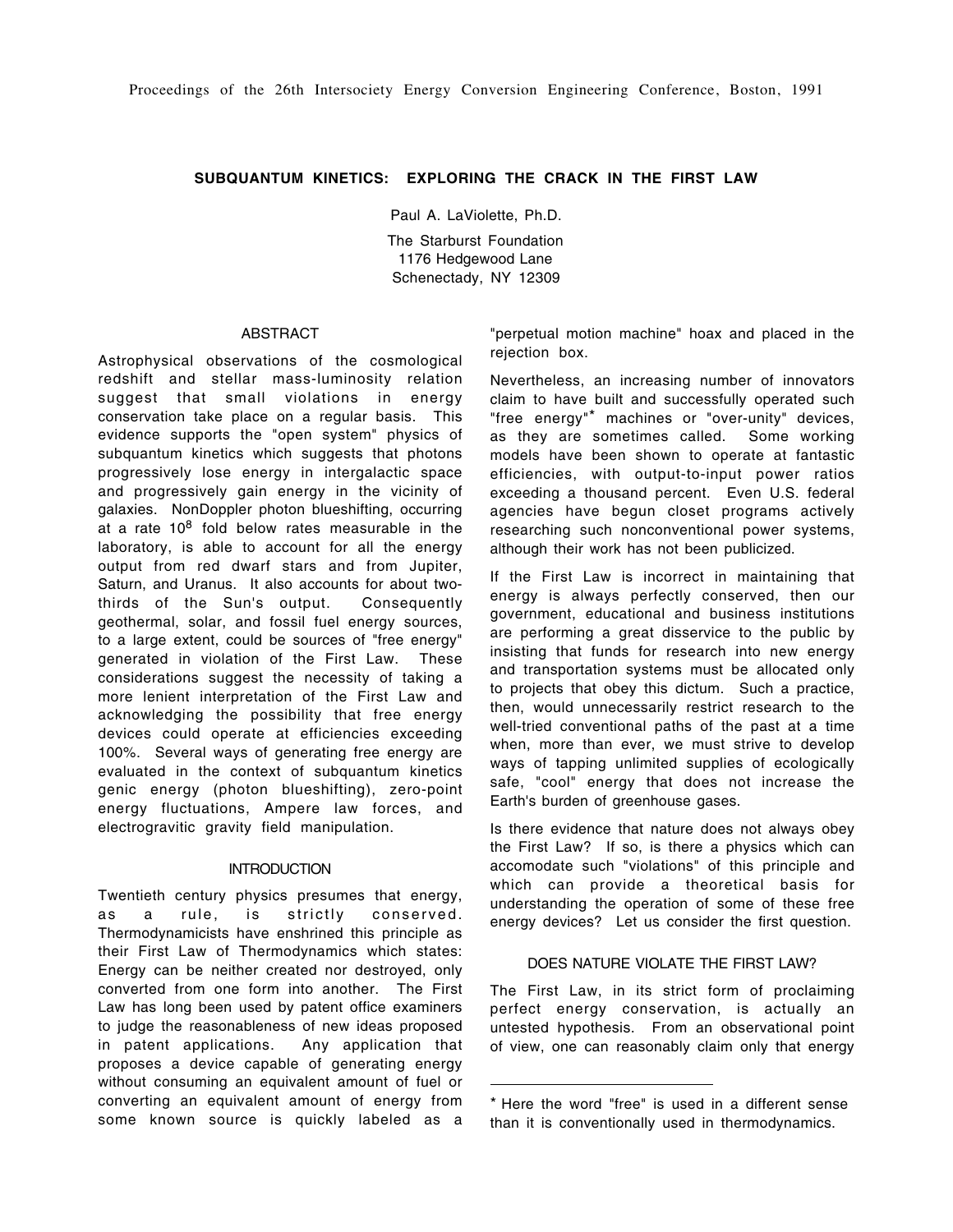Proceedings of the 26th Intersociety Energy Conversion Engineering Conference, Boston, 1991

is conserved to within certain experimentally verifiable limits. Even Maxwell allowed for the possibility that radiant energy might exhibit nonconservative behavior. His original electromagnetic wave equation contained the energy damping term,  $\sigma_0 \mu_0 \cdot \partial \varphi / \partial t$ , where  $\sigma_0$ represented the electric conductivity of background space [1].

Upper limits on the validity of the First Law may be determined in the laboratory by checking the energy constancy of a photon beam by means of laser interferometery. Given that the frequency of a beam emitted from an iodine-stabilized He-Ne laser is stable to about one part in  $3 \times 10^{13}$  over a 10<sup>5</sup> second sample integration time, a null result from interferometric measurements made on such a beam travelling a distance of 100 meters would establish only that its photon energy was constant to one part in  $10<sup>7</sup>$  per second.

Such an assurance level, while sufficient for adhering to the energy conservation assumption when considering physical phenomena observed in a laboratory, is insufficient where astronomical phenomena are concerned. The cosmological redshift offers one example. In the past, this effect has been widely interpreted as being evidence of galactic recession. However several cosmological studies [2- 5] suggest, to the contrary, that extragalactic redshifts are more likely due to a "tired-light effect" in which photons progressively lose energy in the course of their long journey through a nonexpanding universe [4,6- 11]. That is, if photons from a distant galaxy were to lose just  $3.4 \times 10^{-18}$  of their total energy each second, a 10.7% energy loss for every billion light years travelled, their wavelength would lengthen by an amount sufficient to explain the cosmological redshift effect. Thermodynamicists would be entirely unaware of the presence of this energy loss rate since it is some 10 orders of magnitude smaller than loss rates potentially observable in the laboratory.

Conservation law violations of comparable magnitude but of opposite sign could provide a substantial portion of the energy radiated from stars. Consider the Sun for example. Given the low flux of neutrinos observed to come from the Sun, which has averaged about 25±12 percent of the expected amount in  $37$ Cl detectors [12] and 46±3 of the expected amount in the Kamiokande-II neutrino detector [13], we may conclude that fusion energy supplies only about one third of the

Sun's total energy output. Thermodynamicists would have no grounds to deny that the remaining two-thirds is supplied by an ongoing photon energy amplification process, since the required rate of photon nonDoppler blueshifting is eight orders of magnitude smaller than the smallest energy change detectable with laboratory instrumentation. Taking the Sun's total thermal energy content to be  $H_0 =$ C•M<sub>o</sub>•T = 4.5 x 10<sup>48</sup> ergs, (given an average heat capacity  $C = 2.09 \times 10^8$  ergs/g/K, a solar mass  $M_{\odot}$  = 2 x 10<sup>33</sup> g, and average internal temperature  $T = 9.5 \times 10^8$  K), the Sun's entire luminosity of 3.9  $x$  10<sup>33</sup> ergs sec<sup>-1</sup> could be explained if solar photons were increasing their individual energies at a rate of just  $10^{-15}$  sec<sup>-1</sup>.

In considering possible First Law violations in astrophysical processes, we must not overlook one of the most significant of phenomena—the origin of the universe. Conventional physics fails to provide a reasonable explanation, for it does not permit new energy (or matter) to be created out of the presumed vacuum of space. This is especially embarrassing because physicists embrace the big bang theory as their preferred cosmology. So not only must this matter/energy be created, it must be created all at once in what appears to be the biggest First Law violation of all time. But, there is no antecedent state from which the primordial quantum could have emerged, space/time and existence itself all being supposed to have emerged for the first time with the occurrence of this primordial event. Armchair acrobatics aimed at explaining away the Creation by attributing it to a fluke of nature seem to be desperate attempts made by physicsists and cosmologists to free themselves from their tight corner.

This egg-without-a-chicken problem would be avoided by a physics that presumes the preexistence of a subquantum medium, from which matter and energy later emerge. The ideal physics would prescribe a creation process that would unfold over an extended period of time, so that it would not involve a substantial deviation from the dictates of the First Law. Let us now investigate a physics methodology that proceeds along these lines.

# SUBQUANTUM KINETICS

For a long time now, there has been a split between physics and the life sciences. Physics, which historically developed within a mechanistic framework, chooses to view its basic systems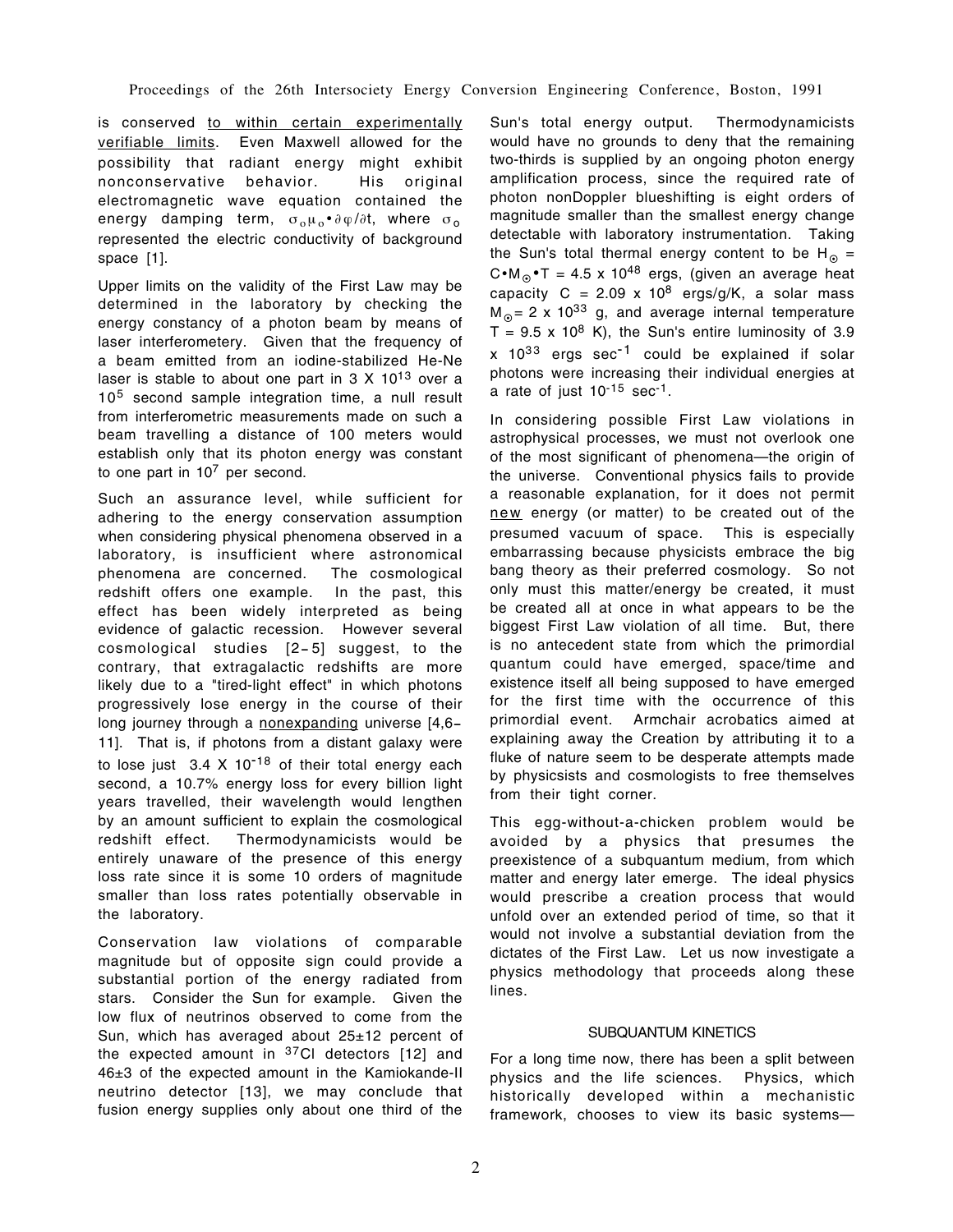particles and fields—as closed systems requiring no ongoing sustenance for their continued existence. Biological systems, on the other hand, are thermodynamically open. They require a continuous flux of their constituent subsystem components in order to maintain their ordered states. The same is true of a wide variety of other living systems, such as social, economic, and psychological systems. All are describable by the same general laws and mathematics.

Unlike quantum structures, living systems are easily accessible to direct investigation. So could it be that, because they necessarily operate in an obscure realm, physicists have failed to realize the true nature of microphysical systems and are wrong in believing that they are fundamentally different from other natural systems?

The subquantum kinetics physics methodology [8– 10,14,15] was developed with the conviction that nature operates in fundamentally the same way at all levels of its system hierarchy. It conceives quantum structures to be concentration patterns that emerge from a primordial reaction-diffusion medium in much the same way that concentration patterns emerge in the Brusselator [16] or in the Belousov-Zhabotinskii chemical reaction [17], namely as epiphenomena of open reaction-diffusion processes. It is baseed on the general theory of open systems, whose development in recent years has been aided by developments in the fields of general system theory, nonequilibrium thermodynamics, nonlinear chemical kinetics, and chaos theory. Thus subquantum kinetics brings us a step closer to realizing the vision of a unified science.

 Subquantum kinetics adopts a theoretical approach very different from conventional physics. Physicists have traditionally begun with sets of observational data describing various kinds of physical phenomena and have attempted to construct explanatory theories for each. Because these various theories were usually developed in isolation from one another, it is not surprising to find that they sometimes turn out to be mutually contradictory, as is the case for quantum field theory and general relativity. This leaves physicists struggling to sew together their theoretical patchwork quilt in hopes of achieving the long sought goal of a unified field theory. Subquantum kinetics, on the other hand, takes a modelling approach. It begins with theory and ends with observation, rather than vice versa. It postulates an appropriate set of inherently unobservable subquantum reaction-diffusion processes and then checks to see if the spatiotemporal patterns, which these processes produce, reproduce observed microphysical phenomena. Thus subquantum kinetics attempts to extend the well-tested concepts of the general theory of open systems to the realm of physics.

Subquantum kinetics has several advantages over standard physics. It provides a commonsense model of subatomic matter that avoids the pitfalls of the infinite field-energy absurdity, wave-packet spreading problem, cosmological constant conundrum, wave-particle dualism, and fieldsource dualism, all of which plague conventional theory. Moreover it is a unified field theory. The energy fields that make up the core of a subatomic particle, as well as those composing the electric (magnetic), gravitational, and nuclear binding fields that extend about the particle, all emerge in a unitary fashion from a single set of nonlinear equations describing the ether reaction processes. In addition, subquantum kinetics provides a fertile theoretical grounding for interpreting nonconventional technologies such as Tesla's "sound wave" model of radiant energy [18] and the electrogravitic (antigravity) effects first reported by Townsend Brown [19].

Conventional physics restricts itself to the positivist doctrine of recognizing only the measurable as having a real existence. Subquantum kinetics, on the other hand, also recognizes the existence of an unobservable subquantum realm. In fact, it proposes that processes occurring at this unobservable level hold the key to explaining the existence of our observable world. As in mystical traditions, the observable world emerges as an epiphenonmenon of this unseen realm. Thus not only does subquantum kinetics eliminate the gap between the physical and life sciences, it also heals the age old division between modern science and religion.

Subquantum kinetics avoids many of the problems modern cosmology has created for itself. It predicts a cosmologically static universe, rather than an expanding one. Matter arises in "fertile" pockets scattered throughout the universe through a gradual process of continuous creation, rather than all at once in a single Big Bang. This static universe cosmology makes a better fit to cosmological test data than does the big bang theory [4].

Probably most significant from the standpoint of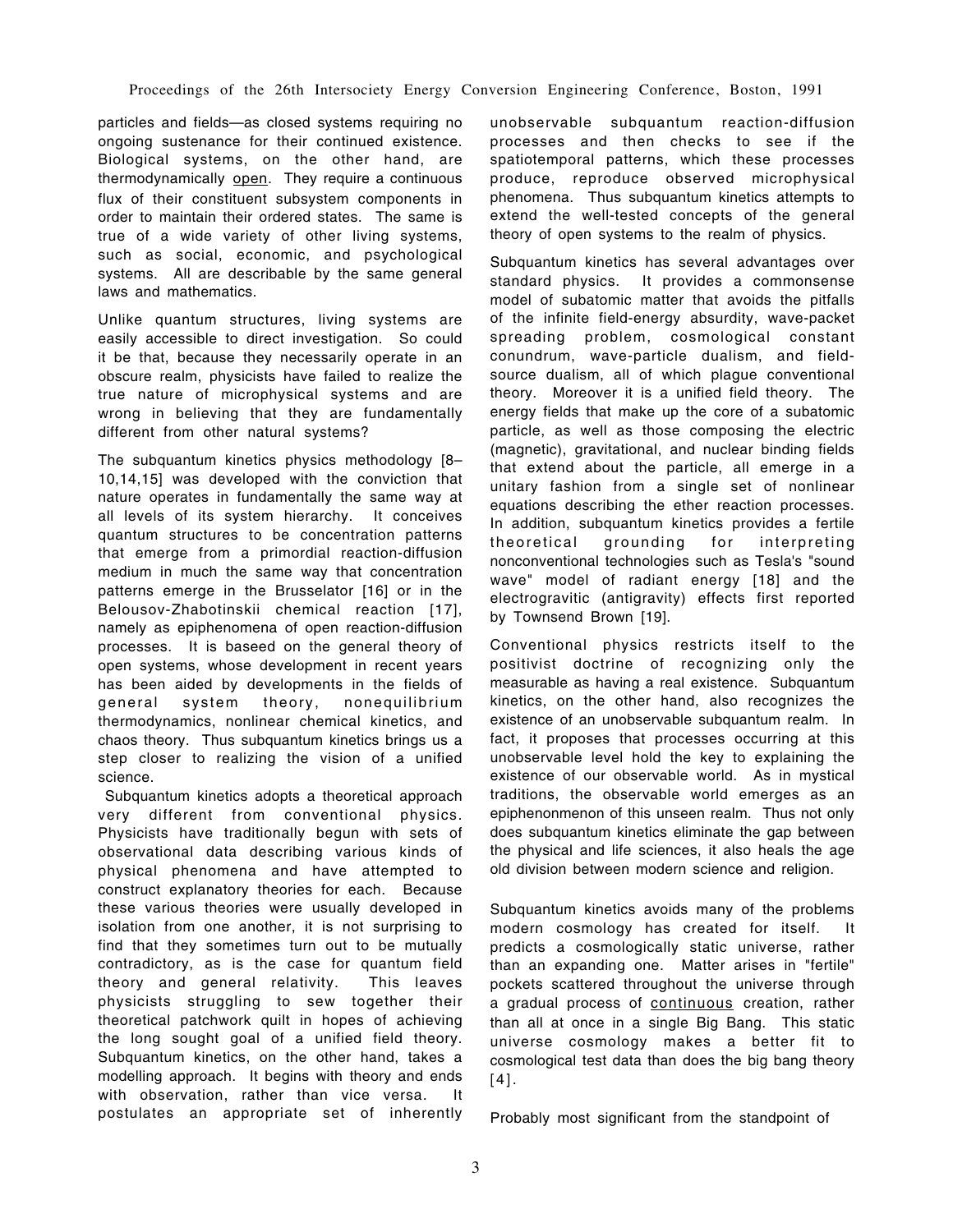

Figure 1. Photons become blueshifted in regions near galaxies and redshifted in intergalactic space.

energy conversion engineering is the theory's prediction that electromagnetic energy is not strictly conserved. Electromagnetic energy potentials are able to gradually decrease over time or increase over time, depending upon whether the subquantum reactions are subcritical or supercritical, the criticality of the reactions being determined by the value of the gravitational potential,  $\varphi_{g}$ . Thus subquantum kinetics predicts that EM waves will gradually lose energy (become redshifted) in intergalactic space where  $\varphi_{q}$  is relatively high and will gradually gain energy (become blueshifted) in the vicinity of galaxies, where  $\varphi_{q}$  becomes most negative; see Figure 1. Perfect conservation of wave energy occurs only at the interface of these regions where the subquantum reactions operate at their critical threshold.

The energy spontaneously generated by the blueshifting of photons is termed genic energy. Genic energy may be considered to be a kind of "free" energy since it arises spontaneously and not from another prior form of physical energy. There is no mystery as to where genic energy comes from. its source may be traced to the subtle nonphysical motive forces that drive the underlying subquantum reactions.

But, accounting for the ultimate source of genic energy is a small matter. The real question physicists should be asking, in the context of subquantum kinetics, is what energy source sustains the entire physical universe. Subatomic particles and energy waves are ordered forms, dissipative structures that have formed out of a subquantum continuum filling all space. If the subquantum reactions were to cease, the universe would turn into a closed system; and as we know from the Second Law of Thermodynamics (whose validity we do not question), in a closed system ordered states inevitably decay. Quantum structures would begin to homogenize and would eventually vanish from the observable world. So in this dissipative, open system model of the physical universe, the status quo is maintained by the throughput of a tremendous subquantum flux.

The rate of genic energy production is estimated at [10]:

$$
dE/dt = \alpha \varphi_g E , \qquad (1)
$$

where E is the photon's initial energy,  $\varphi_{\mathbf{q}}$  is the value of the ambient gravity potential, and  $\alpha = 5.23$  $X$  10<sup>-32</sup> sec cm<sup>-2\*</sup> Photons would gradually blueshift in an earth-based laboratory, but the process would occur so slowly as to lie well below the threshold of detection. Nevertheless it would make a significant contribution to the energetics of planets and stars. The heat stored in a celestial body would spontaneously evolve "genic" energy at the rate:

$$
L_g = dE/dt = \alpha \varphi_g CM T, \qquad (2)
$$

where C, M, and T are the specific heat, mass, and temperature.

Relation (2) leads to a stellar mass-luminosity relation of the form L<sub>q</sub>  $\propto$  M<sup>x</sup>, where x ~ 2.7 ± 0.9 [20]. This is quite reasonable, considering that the mass-luminosity relation for lower main sequence red dwarf stars M <  $0.45$  M<sub>o</sub> has a slope of x =  $2.76 \pm 0.15$ ; see Figure 2 [20]. So all red dwarfs could be powered entirely by genic energy.

Genic energy would also explain why the massluminosity coordinates for the jovian planets, Jupiter, Saturn, Uranus, and Neptune fall close to this line. Formerly the excess heat radiated from these planets was thought to come from a primordial heat reservoir in their interiors. However, the conformance of both planets and low mass stars to a common relation rules out both primordial heat and nuclear energy as a possible cause, nuclear fusion being unable to occur in jovian planets and primordial heat being insufficient to sustain the energy output of low mass stars. Genic energy, on the other hand, is able to adequately explain the output from objects at both ends of this mass range.

<sup>\*</sup> The value suggested for  $\alpha$  is sufficiently small that photons travelling through the Galaxy would accrue blueshifts of less than  $3 \times 10^{-6}$  (1 km/sec) over a distance of 10<sup>5</sup> light years. Hence the effect would be undetectable in the spectra of stars within our Galaxy.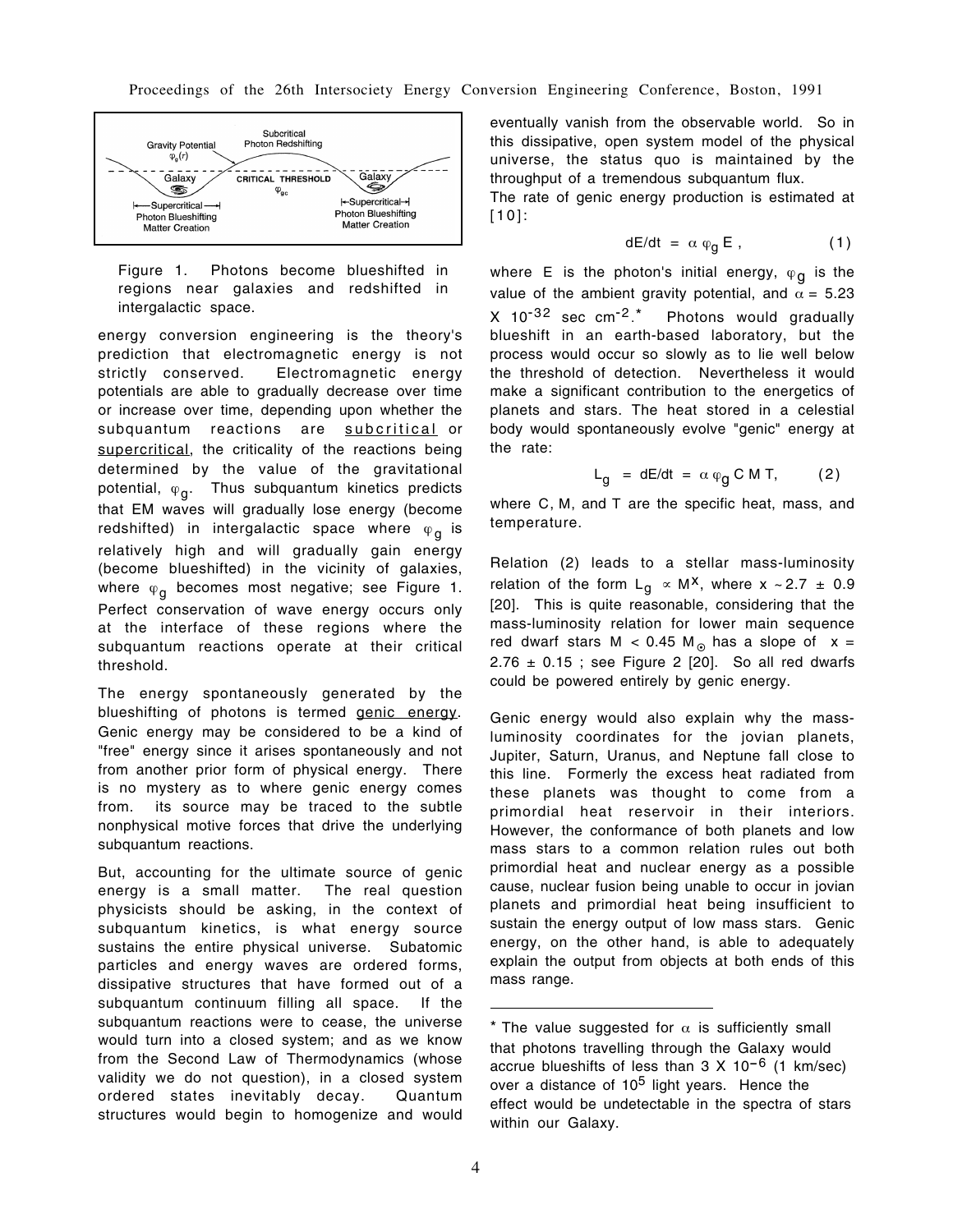

Figure 2. The lower main sequence stellar mass-luminosity relation compared to the mass-luminosity coordinates of several planets.

 $M_{\odot}$ : one solar mass, L<sub>o</sub>: one solar luminosity.

In addition, if we project this "planetary-stellar mass-luminosity relation" upward to one solar mass, we find that genic energy accounts for about 60% of the Sun's output. This explains why fusion energy makes up only about one third of the Sun's total energy flux, as judged from the Sun's subnormal neutrino output. For stars more massive than the Sun, fusion would make a progressively greater contribution. However, since the majority of stars in the universe are less massive than the Sun, subquantum kinetics predicts that, for the most part, the universe is powered by genic energy.

Genic energy also effectively accounts for X-ray emitting white dwarfs, X-ray stars, stellar pulsation, novae, supernovae, and galactic core explosions [10]. Conventional astrophysical theory runs into problems in explaining many of these. For example, it fails to explain why β Cephei stars pulsate, why supernovae occur in hot blue giant stars, what energy source powers supernovae and galactic core explosions (some of the more powerful active galaxies being unexplained even by blackhole models).

Genic energy, by itself, cannot account for the large power outputs observed from free energy devices. But, if minor violations of the First Law are the rule, rather than the exception in nature, perhaps physics should reevaluate its assumption that such violations are an impossibility. The uncertain status of the First Law gives us reassurance that theoretically it may be possible to build devices that produce energy conservation law violations substantially larger than the fractional amounts we have been discussing.

## VARIETIES OF FREE ENERGY

It appears that free energy can arise in many ways. We will discuss some of these ways, examine them in the context of subquantum kinetics, and assess their applicability to commercial power generation.

Genic energy. As was said earlier, subquantum kinetics proposes that nonDoppler photon blueshifting occurs naturally in and near all galaxies. It predicts that approximately three– fourths of the Earth's geothermal heat flux arises from genic energy, the remaining quarter being attributed to crustal radioactivity. If so, this suggests that geothermal power plants may be tapping free energy, at least in part. Also since at least two thirds of the Sun's energy may be of genic origin, power plants running on solar energy or fossil fuels (stored solar energy) would be running mostly on free energy. However, laboratory-sized heat reservoirs evolve genic energy at far too small a rate to be applicable to commercial power generation.

Zero-point energy fluctuations. The zero-point energy concept developed as an outgrowth of quantum field theory which proposes that material particles exert forces on each other by emitting and absorbing "virtual" subatomic particles. However, the virtual particle concept suffers from the problem that it requires subatomic particles to have infinite masses [21]. Nevertheless, this concept has been taken in another direction with the suggestion that throughout space particle-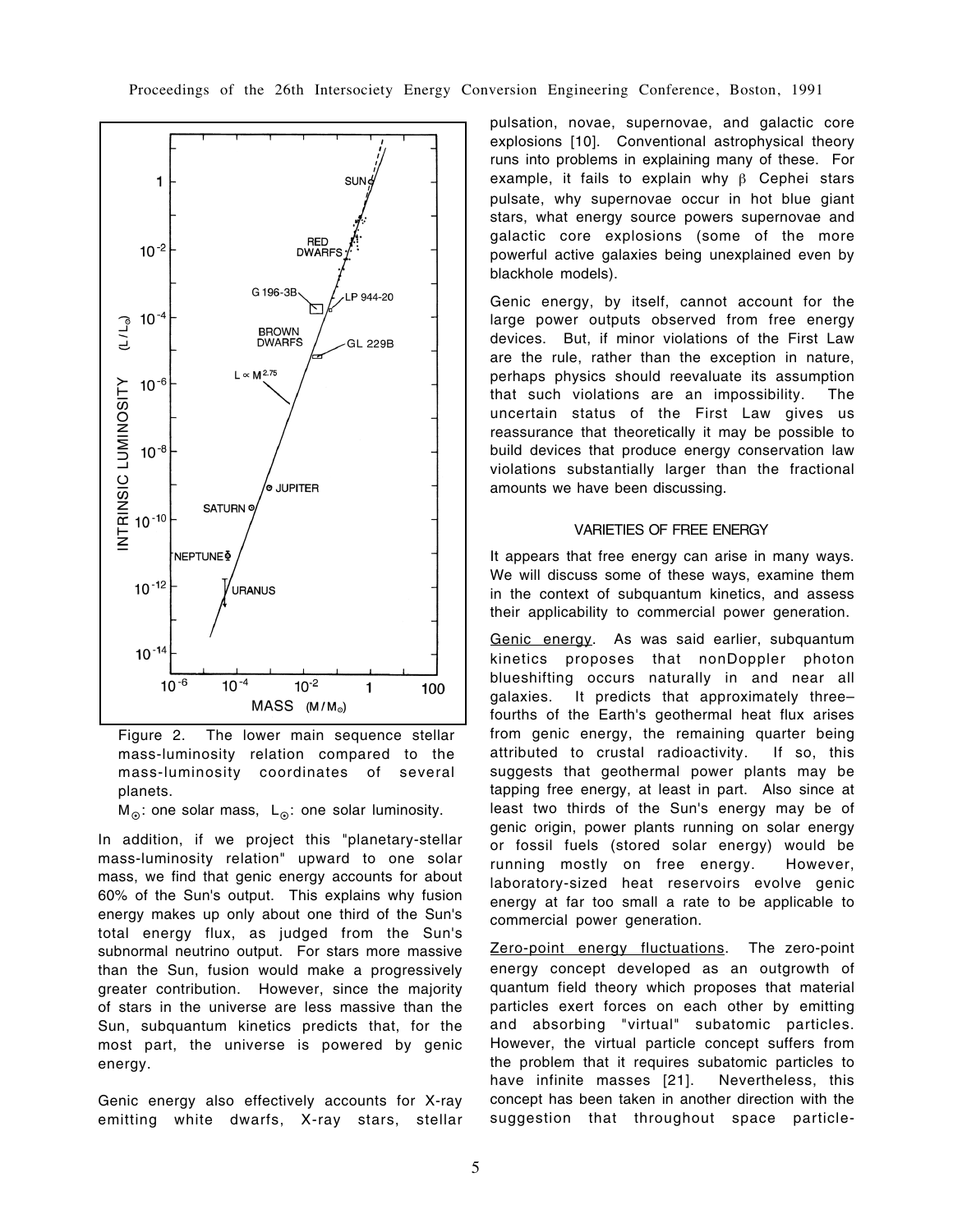antiparticle pairs continuously materialize from the vacuum and soon after disappear by mutual annihilation. This sea of potential energy fluctuations is theorized to persist even at absolute zero. Some suggest that by inducing these fluctuations to arise in a coherent manner, it might be possible to extract energy from this "Dirac sea" [22].

Subquantum kinetics takes a different view of the zero-point energy concept. It proposes that random concentration fluctuations continuously arise in its various ether substrates as a result of the statistical nature of the subquantum ether reaction and diffusion processes. These appear as random pulses of gravitational or electric potential energy. However, these fluctuations are millions of times smaller than virtual particle fluctuations, each pulse comprising a very small fraction of a quantum of action. Moreover these fluctuations do not arise as plus/minus pairs; being concentration deviations, they are always positive valued. Despite their small size, these fluctuations play a key role in the subquantum kinetics matter creation process. Under supercritical conditions, a sufficiently large fluctuation can grow in size and eventually turn into a subatomic particle. However, as in photon blueshifting, this growth process occurs very slowly. So, according to subquantum kinetics, it is unlikely that this phenomenon could provide a commercially exploitable source of energy.

Ampere law forces. Several experiments have shown that magnetic forces are best described by the Ampere law, rather than the Biot-Savart law [23-28]. The Biot-Savart law errs in that it fails to predict forces between parts of a circuit having different charge mobilities, such as longitudinal forces exerted in the vicinity of a spark gap. In particular, as Pappas has shown [29], the Ampere law predicts that like charges moving in the same direction will exert attractive magnetic forces on one another. The net interplay of Coulomb repulsion and Ampere law attraction turns out to be noncon– servative. Above a certain speed Ampere attraction is strong enough to overcome Coulomb repulsion, thereby propelling the particles into a run away collision which, upon impact, allows Coulomb repulsion to dominate once again. He suggests that such a mechanism may be responsible for producing both fusion and excess free energy in cold fusion experiments.

Ampere electrodynamics may also account for the excess energy produced by free energy machines

such as the N machine and other magnetic devices. Although these devices might operate in a variety of different ways, in general, their ability to produce free energy suggests that fields do not always behave in an energy conserving fashion. The open system field theory presented in subquantum kinetics has the advantage that it is not unnecessarily restricted by the First Law.

Gravity field manipulation. In the mid 1920's Townsend Brown discovered that by applying highvoltage charge to a capacitor, he could generate a gravitational field which induced the capacitor to move toward its positive pole [19,30]. His research led him to produce an electrogravitic device capable of self-levitation [31]. This soon led to a major effort by the defense department and major aircraft corporations to develop antigravity aircraft for military use [32- 35]. In one of his other ex–periments, Brown arranged capacitors on the periphery of a rotor to form an electrogravitic motor capable of running at high speeds even in a vacuum. This demonstrated that it is possible to generate an artificial gravitational vortex and to extract free energy from that vortex via a central rotor turning in perpetual free fall.

Coupling between electrostatic and gravitational fields is predicted neither by general relativity, nor by conven–tional field theory. However, it is predicted by subquan–tum kinetics. According to subquantum kinetics, protons generate gravitational potential sinks and electrons generate slightly lesser gravitational potential sources. In neutral matter these two opposing effects add up to produce a net gravitational sink—an attractive gravi–tational field. However, when the charges are sepa–rated, as in a charged capacitor, they establish a gravity potential gradient that proceeds from the negatively charged side down to the positively charged side.

# CONCLUDING REMARKS

We are entering an era in which physics theories of the past are increasingly fallling behind in their ability to explain adequately the emerging energy technologies. There is now a pressing need to investigate new theoretical approaches in which spontaneous energy creation is the rule, rather than the exception. Subquantum kinetics may be one such approach worthy of consideration.